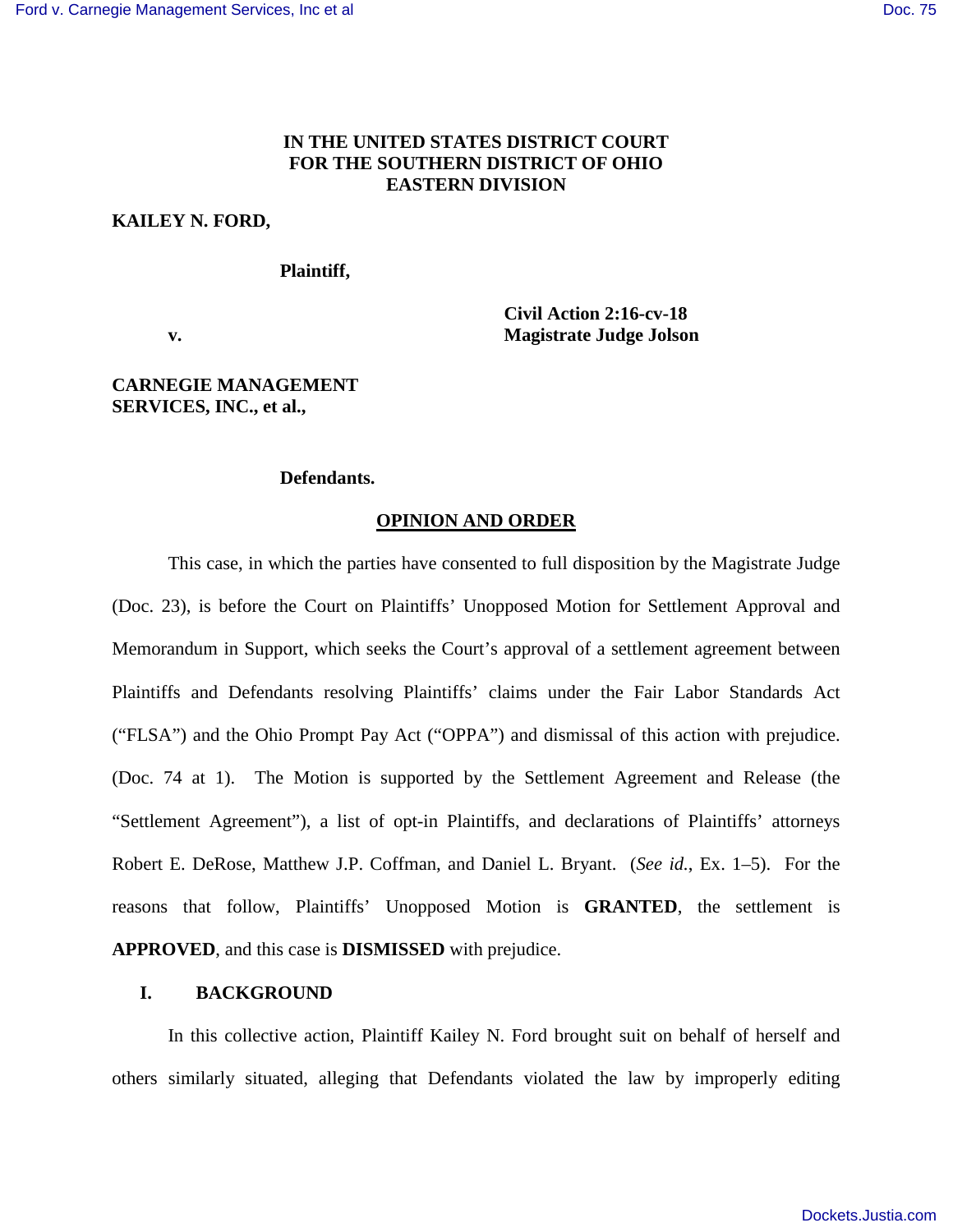Plaintiffs' time punches and/or failing to pay Plaintiffs for all the time worked. (*See* Doc. 1). After the Court conditionally certified the case as a collective action under 29 U.S.C. § 216(b) (Doc. 25), notices were issued to more than 1,600 of Defendant's current and former employees. (Doc. 74 at 5). Thirty-six individuals joined the case, bringing the total number of Plaintiffs to thirty-seven. (*Id.*). Plaintiff Ford also alleged on an individual basis that she was constructively discharged. (*See* Doc. 1).

#### **II. STANDARD OF REVIEW**

Under [29 U.S.C. § 216\(b\),](https://1.next.westlaw.com/Link/Document/FullText?findType=L&pubNum=1000546&cite=29USCAS216&originatingDoc=I77d7091008ba11e7a584a0a13bd3e099&refType=SP&originationContext=document&transitionType=DocumentItem&contextData=%28sc.Search%29#co_pp_a83b000018c76) an employee can sue on her own behalf and on behalf of others. FLSA protects covered employees from labor conditions detrimental to maintaining a minimum standard of living necessary for their health, efficiency, and general well-being. *Keller v. Miri Microsys., LLC*, 781 F.3d 799, 806 (6th Cir. 2015). Public policy requires FLSA rights to remain uncompromised by settlement of disputes alleging a violation of those rights. *Crawford v. Lexington-Fayette Urban Cty. Gov't*, No. 06-299-JBC, 2008 WL 4724499, at \*2 (E.D. Ky. Oct. 23, 2008).However, an exception allows settlement in matters brought in federal court pursuant to [29 U.S.C. § 216\(b\).](https://1.next.westlaw.com/Link/Document/FullText?findType=L&pubNum=1000546&cite=29USCAS216&originatingDoc=I77d7091008ba11e7a584a0a13bd3e099&refType=SP&originationContext=document&transitionType=DocumentItem&contextData=%28sc.Search%29#co_pp_a83b000018c76) *Dillworth v. Case Farms Processing, Inc.*, No. 5:08-cv-1694, 2010 WL 776933, at \*5 (N.D. Ohio Mar. 8, 2010).

The court must ensure that the parties are not using settlement to negotiate "around the clear FLSA requirements of compensation for all hours worked, minimum wages, maximum hours, and overtime." *Simmons v. Mathis Tire and Auto Serv.*, No. 13-2875, 2015 WL 5008220, at \*1 (W.D. Tenn. Aug. 20, 2015) (citation omitted). The existence of a bona fide dispute demonstrates that the parties have not manipulated the settlement process to permit the employer to avoid its FLSA obligations. *Crawford*[, 2008 WL 4724499, at \\*3.](https://1.next.westlaw.com/Link/Document/FullText?findType=Y&serNum=2017370078&pubNum=0000999&originatingDoc=I77d7091008ba11e7a584a0a13bd3e099&refType=RP&originationContext=document&transitionType=DocumentItem&contextData=%28sc.Search%29) Further considerations include the risk of fraud or collusion; the complexity, expense, and likely duration of the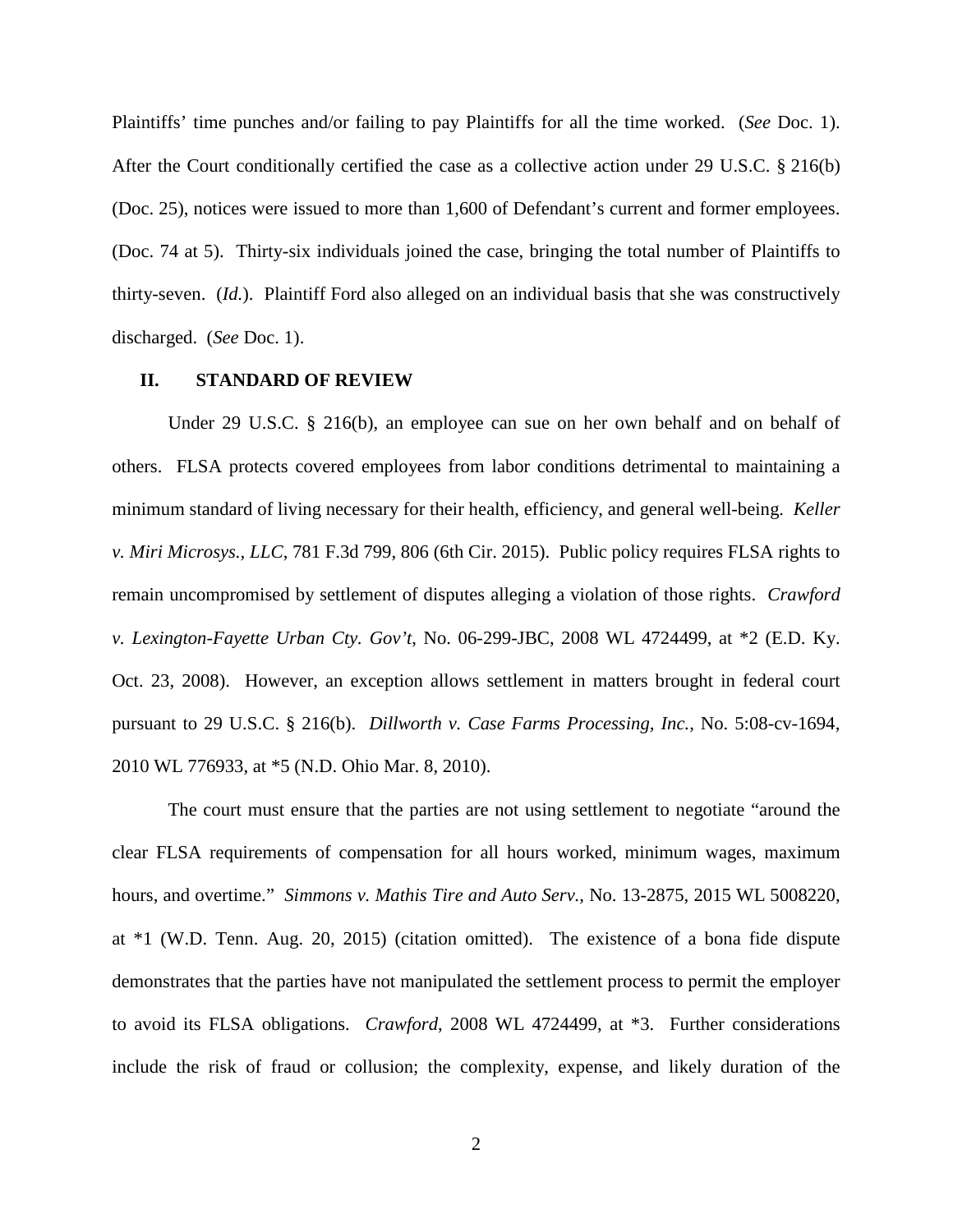litigation; the amount of discovery; the likelihood of success on the merits; and the public interest in settlement. *Id*. "The Court may choose to consider only those factors that are relevant to the settlement at hand and may weigh particular factors according to the demands of the case." *Id.* (quoting *Redington v. Goodyear Tire & Rubber Co*[., No. 5:07CV1999, 2008 WL 3981461, at](https://1.next.westlaw.com/Link/Document/FullText?findType=Y&serNum=2016865211&pubNum=0000999&originatingDoc=I77d7091008ba11e7a584a0a13bd3e099&refType=RP&originationContext=document&transitionType=DocumentItem&contextData=%28sc.Search%29)  [\\*11 \(N.D. Ohio Aug. 22, 2008\)\)](https://1.next.westlaw.com/Link/Document/FullText?findType=Y&serNum=2016865211&pubNum=0000999&originatingDoc=I77d7091008ba11e7a584a0a13bd3e099&refType=RP&originationContext=document&transitionType=DocumentItem&contextData=%28sc.Search%29). Finally, any award of attorney's fees must be reasonable. *Fegley v. Higgins*, 19 F.3d 1126, 1134 (6th Cir. 1994).

### **III. ANALYSIS**

The Court finds that the instant action represents a bona fide dispute concerning whether Plaintiffs were entitled to additional wages, whether they were timely paid minimum wage and overtime for all hours worked, and whether Plaintiff Ford was retaliated against for her complaint. (Doc. 74 at 7). The parties' divergent positions would have required judicial resolution had a settlement not been reached through many months of arms-length negotiation between competent counsel. Thus, the settlement is free from indicia of fraud and collusion.

Further, litigation of this matter would require a determination of Plaintiffs' pay, Defendants' use of time punch edits, and actions toward Plaintiff Ford. (*Id*. at 9). Given the time consuming motions process that would precede what would likely be a time-consuming trial, the complexity, expense, and duration of the litigation weigh in favor of settlement.

The parties have also engaged in sufficient discovery to resolve this case fairly. This discovery included the depositions of Defendants' corporate representative and Plaintiff Ford, as well as a review of the relevant time and pay records and independent research. (*Id*.). Thus, the parties have been afforded an adequate opportunity to value the case and weigh the risks of continued litigation.